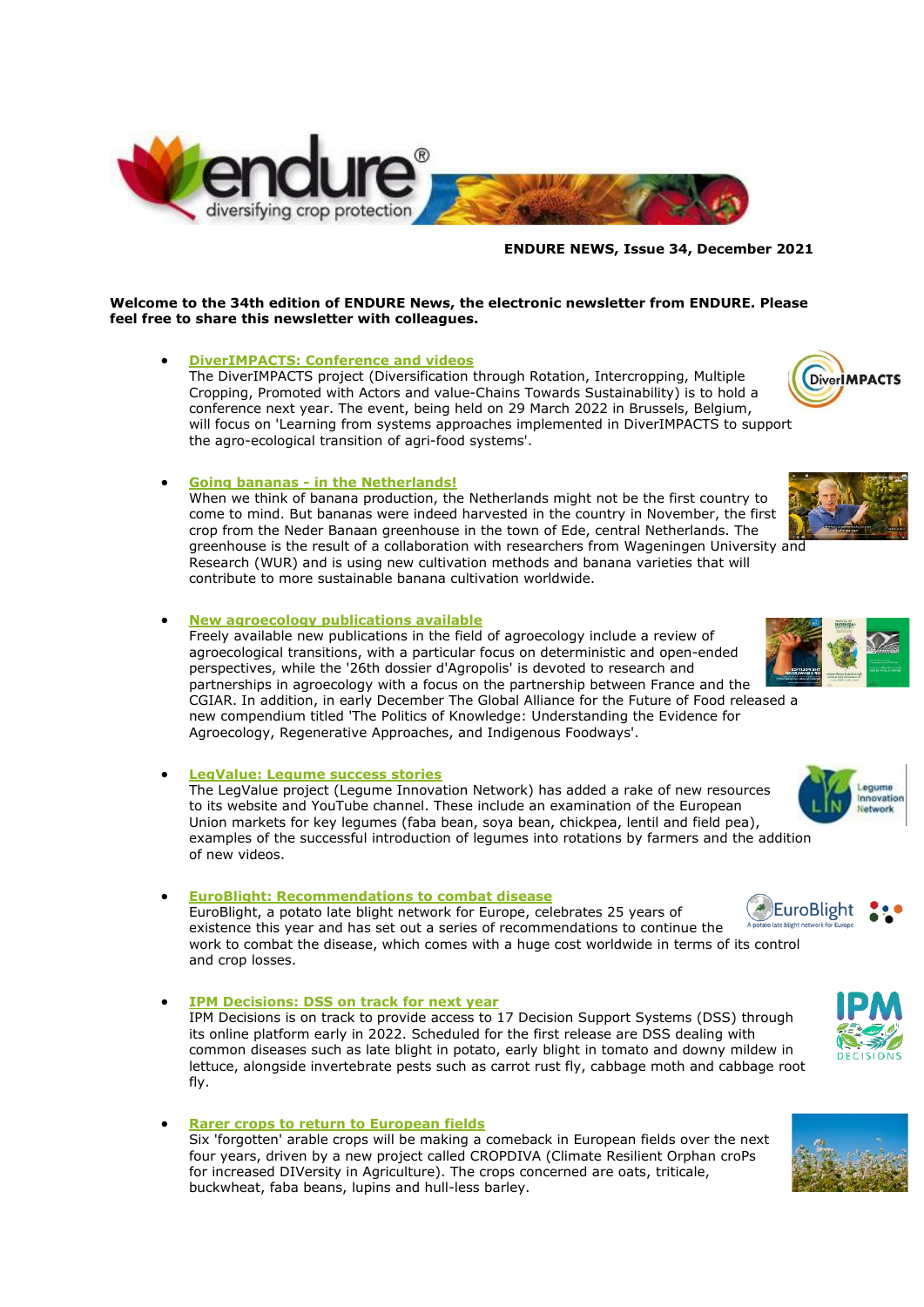Scientists at Rothamsted Research have made a series of unexpected discoveries within

the wheat genome which they say should lead to new wheat varieties over the coming years. These varieties could include improved traits such as greater disease resistance and better adaptation to climate change.

## • **[AgriLink: Take the course, explore the abstracts](http://www.endure-network.eu/about_endure/all_the_news/agrilink_take_the_course_explore_the_abstracts)**

Following its final online conference, the AgriLink project officially came to an end in November, leaving behind a legacy of useful tools and information. The project, dedicated to 'Linking farmers, advisers and researchers to boost innovation', has produced 86 practice abstracts, with another 12 due to come, and also offers a free online course for advisers focused on creating innovative agricultural advisory services through a Living Lab.

## • **[ReMIX: Play the game!](http://www.endure-network.eu/about_endure/all_the_news/remix_play_the_game)**

A range of resources is now available from the ReMIX website. The latest addition to the project's website is a serious game called Interplay, which is designed to help players explore the ecosystem services provided by cereallegume intercropping options.

## • **[New Phoma-causing fungus variant in Europe](http://www.endure-network.eu/about_endure/all_the_news/new_phoma_causing_fungus_variant_in_europe)**

A new threat to oilseed rape (OSR) crops has been identified for the first time in Europe. The UK's Rothamsted Research reports that a variant of a fungus that causes Phoma in OSR and other brassicas has been identified in southern England and Northern Ireland.

## • **[Plants for the Future: report available](http://www.endure-network.eu/about_endure/all_the_news/plants_for_the_future_report_available)**

Experts have identified three principles to help the transition towards more sustainable agricultural systems which meet the goals of the European Union's Green Deal in a report which envisions how agriculture will be likely to evolve in the short, medium and long term.

## • **[Potato developments at James Hutton Institute](http://www.endure-network.eu/about_endure/all_the_news/potato_developments_at_james_hutton_institute)**

There have been major developments in potato research at Scotland's James Hutton Institute (JHI). A team working with international colleagues has identified 'previously unexplored ways' *Phytophthora infestans*, responsible for several European potato famines, breaks through plant cell walls. In addition, JHI scientists have unveiled plans for a 'Potato Innovation and Translation Hub: a centre of excellence to translate innovation and research into solutions for the potato industry'.

## • **[French boost for crop adaptation](http://www.endure-network.eu/about_endure/all_the_news/french_boost_for_crop_adaptation)**

France is stepping up its capacity to adapt crops to climate change with the opening of two major facilities in the southern city of Montpellier. The €10.4 million Agropolis Resource Centre for Crop Conservation, Adaptation and Diversity (ARCAD), hosted by ENDURE partner INRAE, is France's first crop conservation 'bank', while CIRAD's €3 million AbioPhen greenhouses make it possible to simulate future climate conditions.

## • **[New focus on emerging viral diseases](http://www.endure-network.eu/about_endure/all_the_news/new_focus_on_emerging_viral_diseases)**

A new Horizon 2020 project is underway to address viral diseases responsible for major crop losses in tomatoes and cucurbits in Europe and beyond. Called 'VIRTIGATION - Emerging viral diseases in tomatoes and cucurbits: Implementation of mitigation strategies for durable disease management', the project includes INRAE, one of ENDURE's French partners, Germany's Julius Kühn Institute (JKI) and Wageningen University (WU) and Stichting Wageningen Research (WR) from the Netherlands.

• **[New project to tackle Scotland's PCN threat](http://www.endure-network.eu/about_endure/all_the_news/new_project_to_tackle_scotland_s_pcn_threat)** Scotland's James Hutton Institute is to play a central role in a project to tackle potato cyst nematodes (PCN), a pest threatening the viability of the country's valuable seed potato and bulb production sectors.

• **[New stations to boost practical relevance](http://www.endure-network.eu/about_endure/all_the_news/new_stations_to_boost_practical_relevance)** Agroscope, ENDURE's Swiss partner, is launching four new experimental stations as part of its strategy to strengthen research and its practical relevance. "The aim of the experimental stations is to answer applied research questions in their respective geographic contexts, in

# • **['Potential gold-mine' for wheat breeders](http://www.endure-network.eu/about_endure/all_the_news/potential_gold_mine_for_wheat_breeders)**













The lames